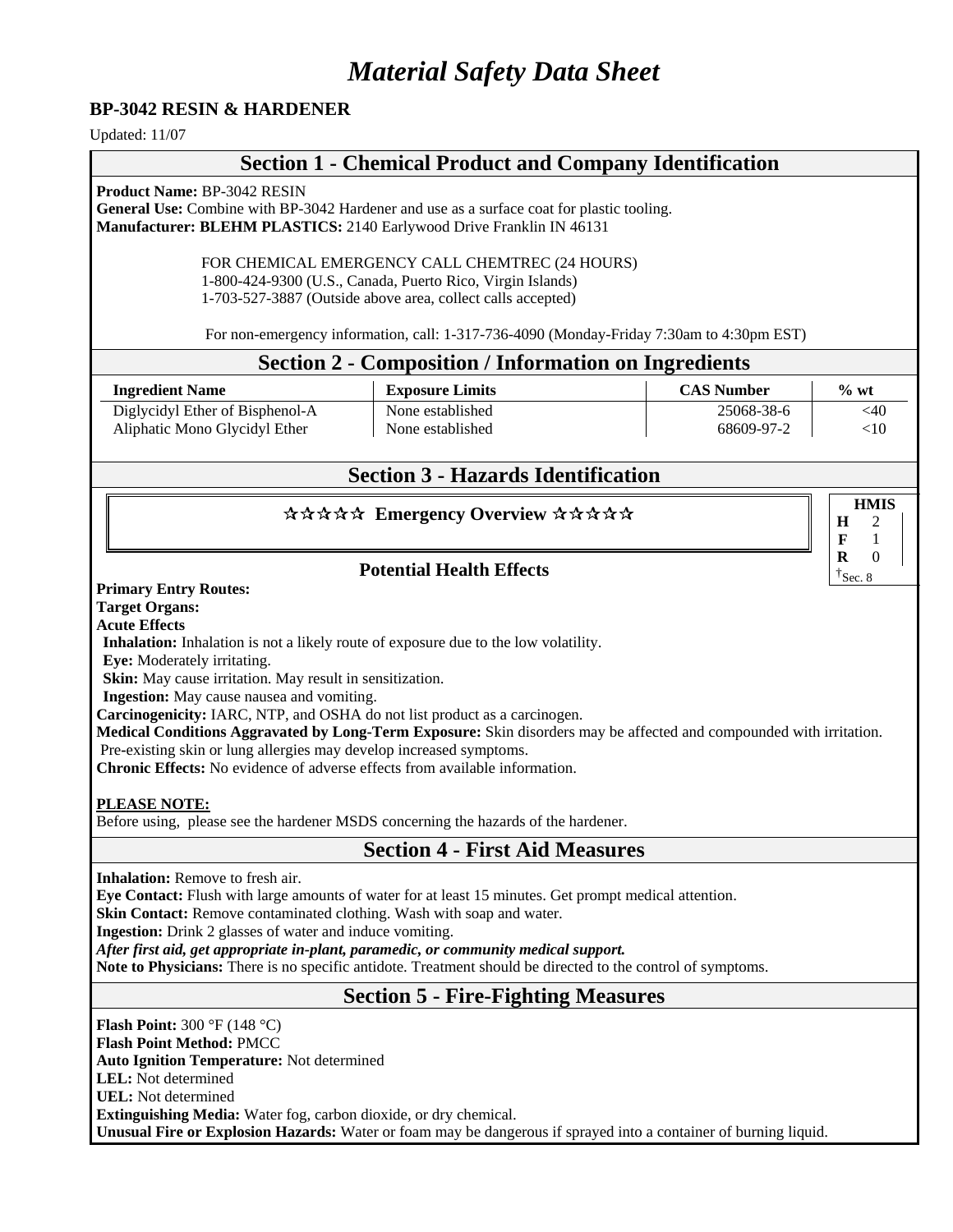**Sensitivity to Mechanical Discharge:** No

**Sensitivity to Static Discharge:** No

**Hazardous Combustion Products:** Carbon monoxide and carbon dioxide.

**Fire-Fighting Instructions:** Do not release runoff from fire control methods to sewers or waterways.

**Fire-Fighting Equipment:** Because fire may produce toxic thermal decomposition products, wear a self-contained breathing apparatus (SCBA) with a full face piece operated in pressure-demand or positive-pressure mode.

## **Section 6 - Accidental Release Measures**

#### **Spill /Leak Procedures:**

**Small Spills:** Absorb on a suitable medium and dispose of as recommended.

**Large Spills:** 

**Containment:** For large spills, dike far ahead of liquid spill for later disposal. Do not release into sewers or waterways.

**Cleanup:** Absorb on a suitable medium and dispose of as recommended.

 **Regulatory Requirements:** Follow applicable OSHA regulations (29 CFR 1910.120).

# **Section 7 - Handling and Storage**

**Handling Precautions:** Avoid skin and eye contact. Wash after handling. Do not take internally.

**Storage Requirements:** Store in a cool, dry place. Keep away from open flames and high temperatures.

# **Section 8 - Exposure Controls / Personal Protection**

#### **Engineering Controls:**

**Ventilation:** Provide general or local exhaust ventilation systems to maintain airborne concentrations below OSHA PELs (Sec. 2). Local exhaust ventilation is preferred because it prevents contaminant dispersion into the work area by controlling it at its source.

**Administrative Controls:** †PPE = Personal Protective Equipment

**Respiratory Protection:** Not ordinarily required.

**Protective Clothing/Equipment:** Wear chemically protective gloves and aprons to prevent prolonged or repeated skin contact. Wear protective eyeglasses or chemical safety goggles, per OSHA eye- and face-protection regulations (29 CFR 1910.133).

**Safety Stations:** Make emergency eyewash stations, safety/quick-drench showers, and washing facilities available in work area. **Contaminated Equipment:** Separate contaminated work clothes from street clothes. Launder before reuse. Remove this

material from your shoes and clean personal protective equipment.

**Comments:** Never eat, drink, or smoke in work areas. Practice good personal hygiene after using this material, especially before eating, drinking, smoking, using the toilet, or applying cosmetics.

## **Section 9 - Physical and Chemical Properties**

**Physical State:** Liquid **Appearance and Odor:** Green paste with hydrocarbon odor. **Odor Threshold:** Unknown **Vapor Pressure:** Not available **Vapor Density (Air=1):** <1.0 **Density:** 1.65 g/ml **Specific Gravity (H2O=1, at 4** °**C):** 1.65

 **pH:** Not applicable  **Water Solubility:** Not available **Coefficient of Water/Oil Distribution:** Not available **Boiling Point:** 360 °F (182 °C) **Freezing/Melting Point:** Not available **% Volatile:** Not applicable **Evaporation Rate:** Not applicable

# **Section 10 - Stability and Reactivity**

**Stability:** Product is stable at room temperature in closed containers under normal storage and handling conditions.

**Polymerization:** Hazardous polymerization cannot occur.

**Chemical Incompatibilities:** Oxidizing agents.

**Conditions to Avoid:** Closed containers may rupture (due to pressure build up) when exposed to extreme heat.

**Hazardous Decomposition Products:** Thermal oxidative decomposition of product can produce carbon monoxide and carbon dioxide.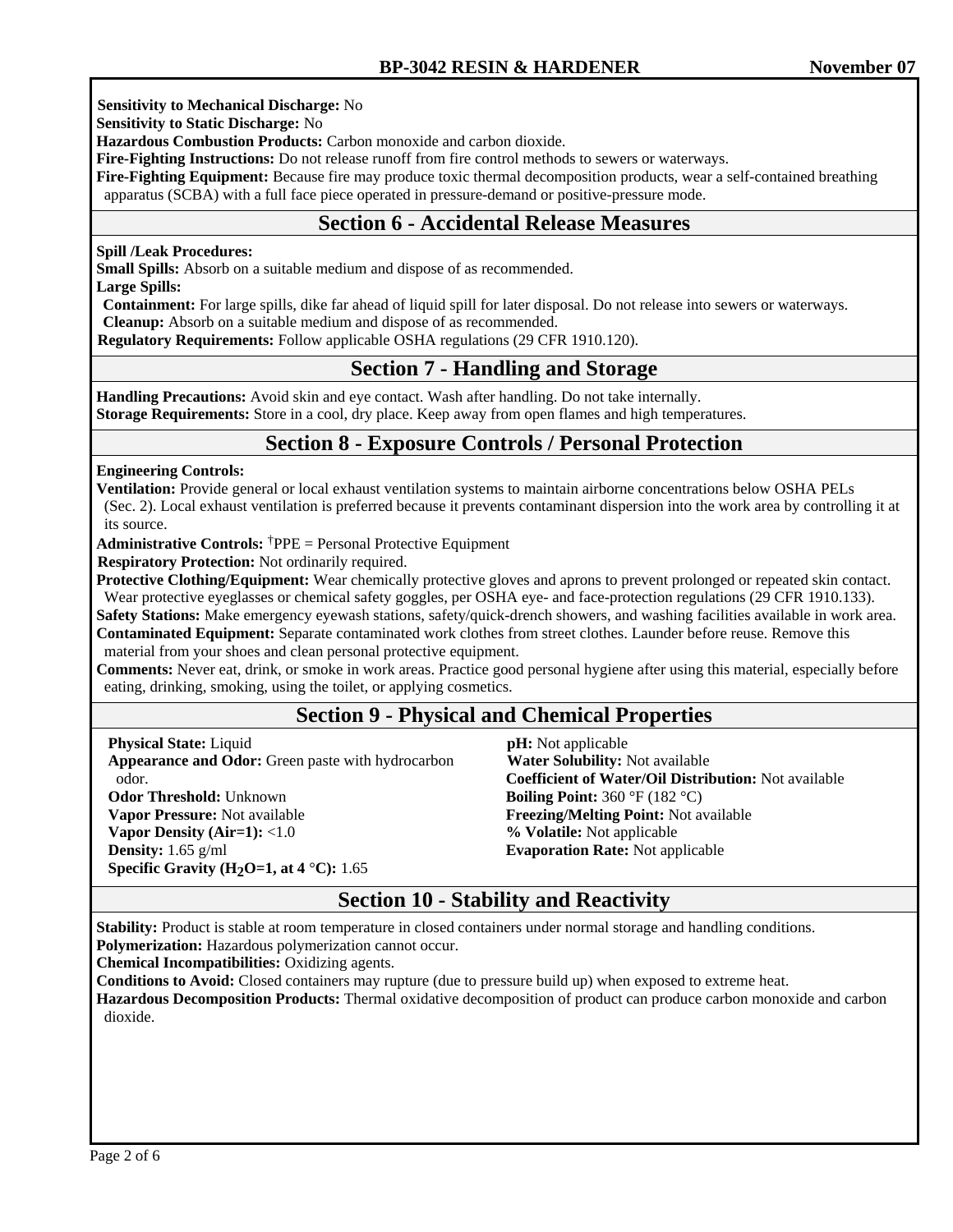### **November 07 BP-3042 RESIN & HARDENER**

| <b>Section 11- Toxicological Information</b> |                                                                        |  |  |  |
|----------------------------------------------|------------------------------------------------------------------------|--|--|--|
| <b>Toxicity Data:</b>                        |                                                                        |  |  |  |
| <b>Eye Effects:</b> Moderately irritating.   | <b>Acute Inhalation Effects:</b>                                       |  |  |  |
|                                              | $LC_{50}$ : Not available.                                             |  |  |  |
| <b>Skin Effects:</b>                         | Inhalation is not an expected route of exposure, due to low volatility |  |  |  |
| Irritancy: Mild.                             | of product.                                                            |  |  |  |
| Sensitization: May result.                   | <b>Acute Oral Effects:</b>                                             |  |  |  |
|                                              | Rat, oral, $LD_{50}$ : >2 g/kg                                         |  |  |  |
| <b>Synergistic Products: None.</b>           | Low order of toxicity.                                                 |  |  |  |
|                                              | <b>Chronic Effects:</b> No evidence of adverse effects from available  |  |  |  |
|                                              | information.                                                           |  |  |  |
|                                              | <b>Reproductive Effects: None Known</b>                                |  |  |  |
|                                              | <b>Mutagenicity: None</b>                                              |  |  |  |
|                                              | <b>Teratogenicity: None</b>                                            |  |  |  |

## **Section 12 - Ecological Information**

**Ecotoxicity:** Keep out of surface waters, sewers and waterways.

## **Section 13 - Disposal Considerations**

**Disposal:** Contact your supplier or a licensed contractor for detailed recommendations. Follow applicable Federal, state, and local regulations.

# **Section 14 - Transport Information**

### **DOT Transportation Data (49 CFR 172.101):**

 **Shipping Name:** Not regulated.

# **Section 15 - Regulatory Information**

#### **EPA Regulations:**

RCRA Hazardous Waste Number: Not listed

RCRA Hazardous Waste Classification (40 CFR 261): Not classified.

CERCLA Hazardous Substance (40 CFR 302.4): Unlisted.

CERCLA Reportable Quantity (RQ): Not listed.

SARA 311/312 Codes: Immediate Health Hazard.

SARA Toxic Chemical (40 CFR 372.65): Not listed

SARA EHS (Extremely Hazardous Substance) (40 CFR 355): Not listed.

#### **OSHA Regulations:**

Air Contaminant (29 CFR 1910.1000, Table Z-1, Z-1-A): Not listed.

#### **Other Regulations:**

This product has been classified according to the hazard criteria of the Canadian Controlled Products Regulations (CPR) and this MSDS contains all of the information required by the CPR.

# **Section 16 - Other Information**

**Prepared By:** Roger Brunette

**Disclaimer:** The information on this MSDS is based on the data available to us and is believed to be correct. However, Blehm Plastics, Inc. makes no warranty, express or implied regarding the accuracy of this data.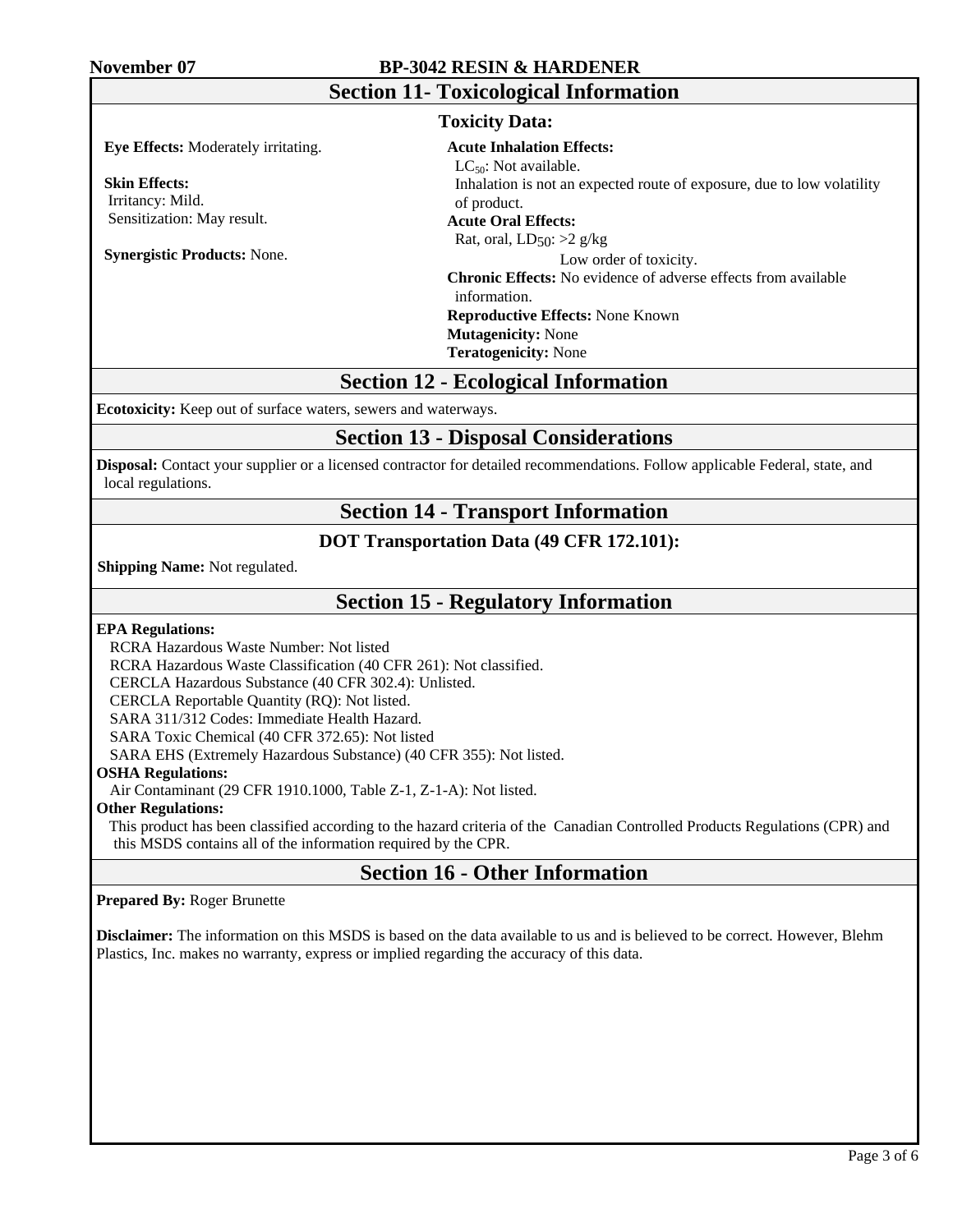**HMIS**

**H F R** 

# **Section 1 - Chemical Product and Company Identification**

**Product Name:** BP-3042 HARDENER

**General Use:** Combine with BP-3042 Resin and use as a surface coat for plastic tooling. **Manufacturer: BLEHM PLASTICS:** 2140 Earlywood Drive, Franklin IN 46131

> FOR CHEMICAL EMERGENCY CALL CHEMTREC (24 HOURS) 1-800-424-9300 (U.S., Canada, Puerto Rico, Virgin Islands) 1-703-527-3887 (Outside above area, collect calls accepted)

For non-emergency information, call: 1-317-736-4090(Monday-Friday 7:30am to 4:30pm EST)

### **Section 2 - Composition / Information on Ingredients**

| <b>Ingredient Name</b> | <b>Exposure Limits</b> | <b>CAS Number</b> | $\%$ wt |
|------------------------|------------------------|-------------------|---------|
| Epoxy-amine Adduct     | None established       | 68411-70-1        | < 60    |
| Diethylenetriamine     | 1 ppm skin ACIGH       | 111-40-0          | $<$ 20  |
| n-Aminoethylpiperazine | None established       | $140 - 31 - 8$    | $<$ 5   |
| Bisphenol-A            | None established       | $80 - 05 - 7$     | 25      |

# **Section 3 - Hazards Identification**

### \*\*\*\*\* Emergency Overview \*\*\*\*\*

## **Potential Health Effects**

**Primary Entry Routes:**

**Target Organs:**

**Acute Effects**

**Inhalation:** Vapor is irritating.

**Eye:** Can cause burns.

**Skin:** May cause burns.

**Ingestion:** May cause burns of mouth, throat, abdominal pain, nausea and vomiting.

**Carcinogenicity:** IARC, NTP, and OSHA do not list product as a carcinogen.

**Medical Conditions Aggravated by Long-Term Exposure:** May produce asthmatic response. May aggravate existing dermatitis.

**Chronic Effects:** May cause sensitization of the respiratory tract and skin.

## **Section 4 - First Aid Measures**

**Inhalation:** Remove to fresh air. Use oxygen if necessary. Get medical attention.

**Eye Contact:** Immediately flush with large amounts of water for at least 15 minutes. Get prompt medical attention.

**Skin Contact:** Remove contaminated clothing. Wash with soap and water. Get medical attention.

**Ingestion: DO NOT** induce vomiting. Give large quantities of water. Get medical attention.

*After first aid, get appropriate in-plant, paramedic, or community medical support.* 

**Note to Physicians:** There is no specific antidote. Treatment should be directed to the control of symptoms.

## **Section 5 - Fire-Fighting Measures**

**Flash Point:** 210 °F (99 °C) **Flash Point Method:** PMCC **Auto Ignition Temperature:** <300 °F (<148 °C) **LEL:** Not determined  **UEL:** Not determined  **Extinguishing Media:** Water fog, carbon dioxide, or dry chemical **Unusual Fire or Explosion Hazards:** Water or foam may be dangerous if sprayed into a container of burning liquid.  **Sensitivity to Mechanical Discharge:** No

**Sensitivity to Static Discharge:** No **Hazardous Combustion Products:** Nitrogen oxide gas and carbon monoxide. **Fire-Fighting Instructions:** Do not release runoff from fire control methods to sewers or waterways.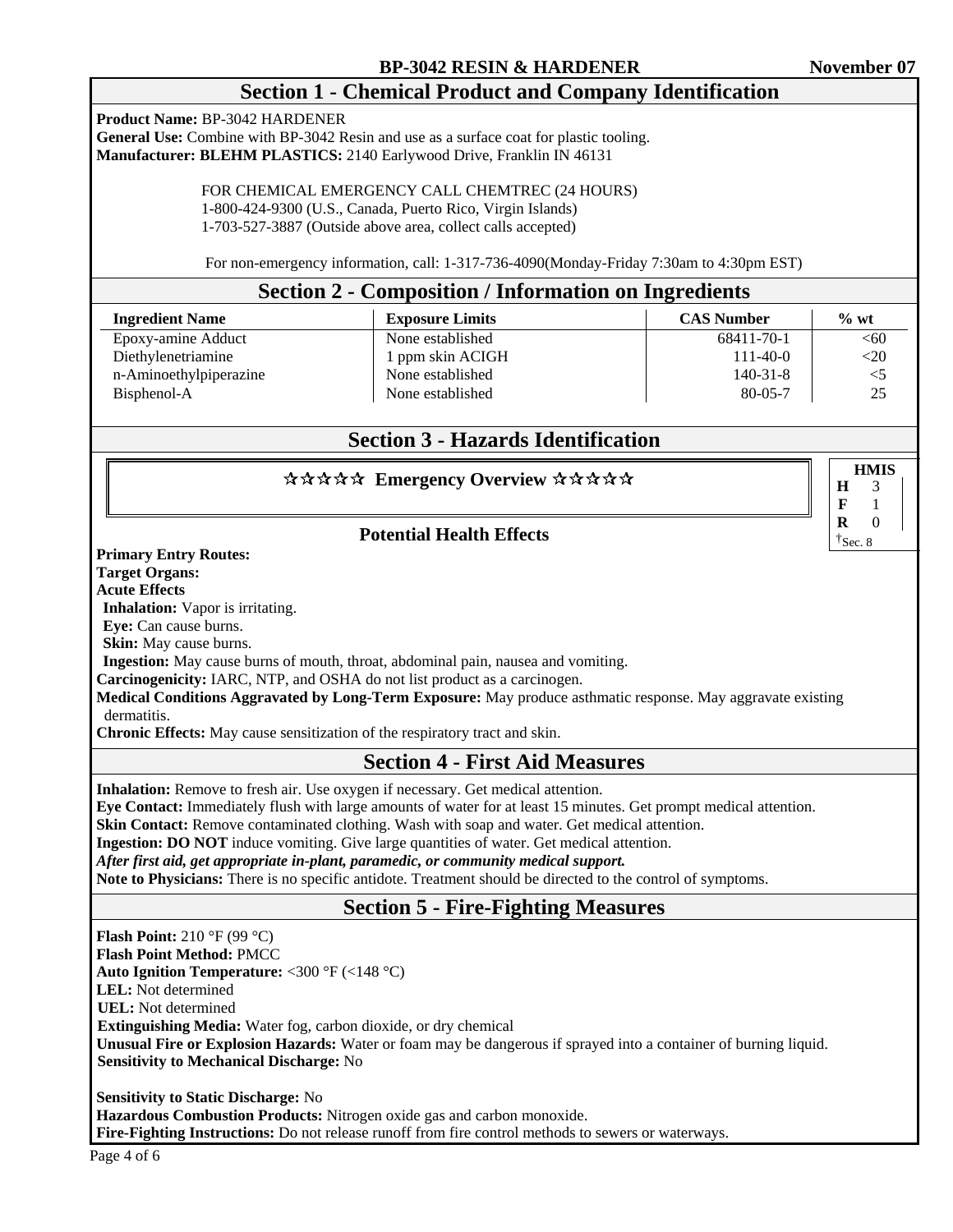### **November 07 BP-3042 RESIN & HARDENER**

**Fire-Fighting Equipment:** Because fire may produce toxic thermal decomposition products, wear a self-contained breathing apparatus (SCBA) with a full face piece operated in pressure-demand or positive-pressure mode.

## **Section 6 - Accidental Release Measures**

#### **Spill /Leak Procedures:**

**Small Spills:** Absorb on a suitable medium and dispose of as recommended.

**Large Spills:** 

**Containment:** For large spills, dike far ahead of liquid spill for later disposal. Do not release into sewers or waterways. **Cleanup:** Absorb on a suitable medium and dispose of as recommended.

 **Regulatory Requirements:** Follow applicable OSHA regulations (29 CFR 1910.120).

# **Section 7 - Handling and Storage**

**Handling Precautions:** Do not get in eyes, on skin, or on clothing. Do not breathe vapor. Harmful and corrosive if swallowed. Harmful if inhaled or absorbed through skin. Use with ventilation. Wash thoroughly after handling. **Storage Requirements:** Store at room temperature.

# **Section 8 - Exposure Controls / Personal Protection**

#### **Engineering Controls:**

**Ventilation:** Provide general or local exhaust ventilation systems to maintain airborne concentrations below OSHA PELs (Sec. 2). Local exhaust ventilation is preferred because it prevents contaminant dispersion into the work area by controlling it at its source.

**Administrative Controls:** †PPE = Personal Protective Equipment

 **Respiratory Protection:** Seek professional advice prior to respirator selection and use. Follow OSHA respirator regulations (29 CFR 1910.134) and, if necessary, wear a MSHA/NIOSH-approved respirator. Select respirator based on its suitability to provide adequate worker protection for given working conditions.

**Protective Clothing/Equipment:** Wear chemically protective gloves, boots aprons, and gauntlets to prevent prolonged or repeated skin contact. Wear protective eyeglasses or chemical safety goggles, per OSHA eye- and face-protection regulations (29 CFR 1910.133).

**Safety Stations:** Make emergency eyewash stations, safety/quick-drench showers, and washing facilities available in work area. **Contaminated Equipment:** Separate contaminated work clothes from street clothes. Launder before reuse. Remove this material from your shoes and clean personal protective equipment.

**Comments:** Never eat, drink, or smoke in work areas. Practice good personal hygiene after using this material, especially before eating, drinking, smoking, using the toilet, or applying cosmetics.

## **Section 9 - Physical and Chemical Properties**

**Physical State:** Liquid **Appearance and Odor:** Syrup with ammonia like odor. **Odor Threshold:** Unknown **Vapor Pressure:** <0.1 mm Hg **Vapor Density (Air=1):** 5.0 **Density:** 0.98 g/ml **Specific Gravity (H<sub>2</sub>O=1, at 4 <sup>°</sup>C): 0.98** 

 **pH:** Not applicable  **Water Solubility:** <25% **Coefficient of Water/Oil Distribution:** Not available **Boiling Point:** 400 °F (204 °C) **Freezing/Melting Point:** Not available **% Volatile:** Not applicable **Evaporation Rate:** Not available

# **Section 10 - Stability and Reactivity**

**Stability:** Product is stable at room temperature in closed containers under normal storage and handling conditions. **Polymerization:** Hazardous polymerization cannot occur.

**Chemical Incompatibilities:** Mineral or organic acids, oxidizing agents, aldehydes, ketones, and organic halides.

**Conditions to Avoid:** Closed containers may rupture (due to pressure build up) when exposed to extreme heat.

**Hazardous Decomposition Products:** Thermal oxidative decomposition of product can produce carbon monoxide and oxides of nitrogen.